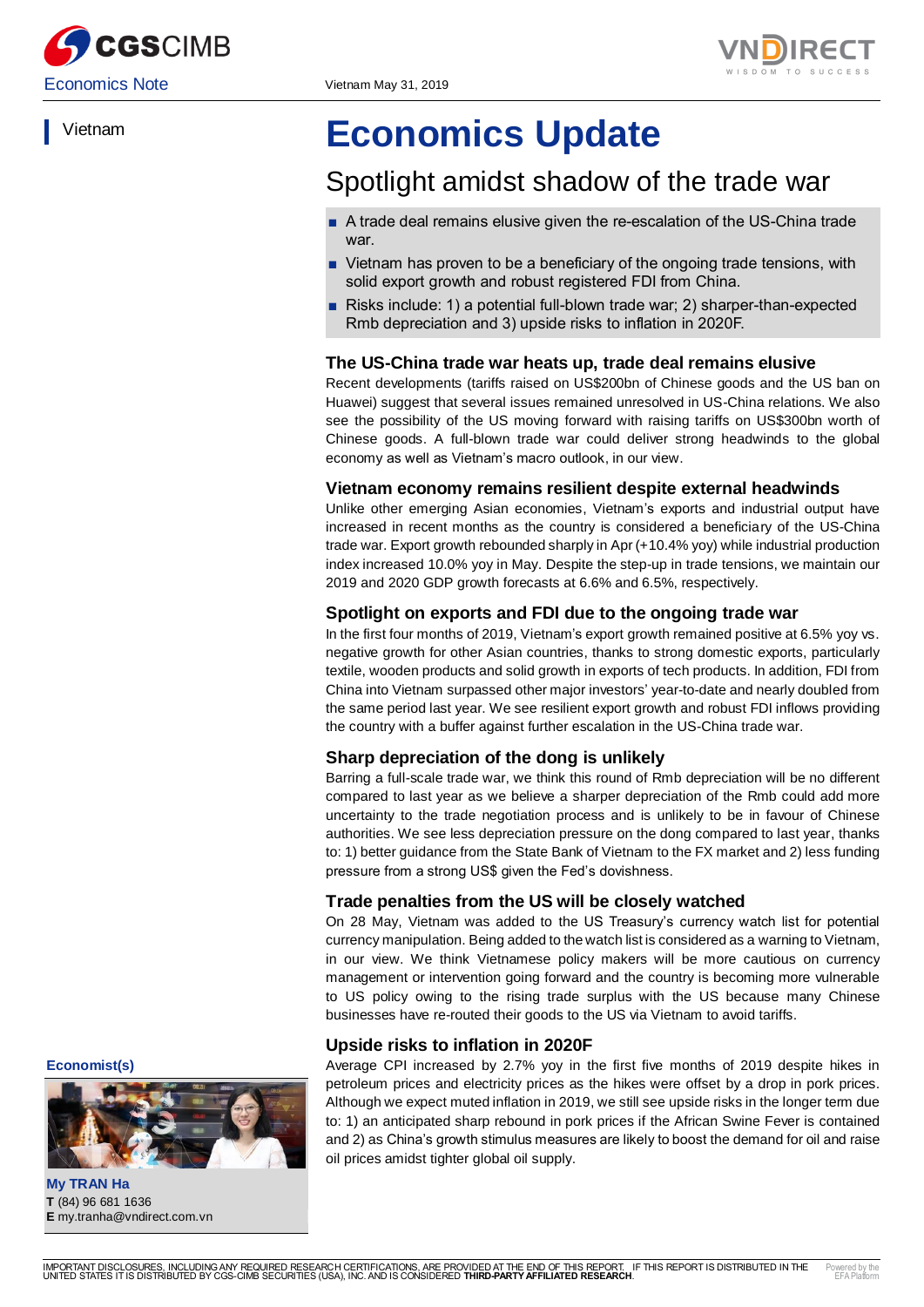



## Spotlight amidst shadow of the trade war

## **Renewed trade tensions trigger more uncertainties**

## **Updates on renewed US-China trade tensions**

The US-China trade tensions have returned after months of negotiations. To recap, the US has raised tariffs to 25% from 10% on US\$200bn worth of Chinese exports, effective 10 May. China has retaliated by announcing plans to raise tariffs on US\$60bn worth of US exports, starting from 1 Jun.

On 13 May, the US Trade Representative also proposed a US\$300bn [list,](https://ustr.gov/sites/default/files/enforcement/301Investigations/May_2019_Proposed_Modification.pdf) and a public hearing will be held on 17 Jun to decide on the possibility of raising tariffs on these products by up to 25%. Against the backdrop of a worsening trade war, we are concerned that the recent US ban on Huawei could further escalate the trade war into a tech Cold War.

The latest developments suggest that there are still significant unresolved differences in the negotiation process. Trade discussions between the two countries may happen next month at the G20 Summit on 28-29 Jun, but the chances of an imminent trade deal have reduced considerably, in our view.

We also see a higher possibility that the US will raise tariffs on US\$300bn of Chinese goods. In this scenario, a full-blown trade war could deliver strong headwinds to financial market confidence, as well as corporate and consumer sentiment globally.



## **Global financial markets are bracing for more volatility**

Renewed trade tensions have reignited market volatility and triggered a risk-off sentiment among investors. This triggers a feeling of déjà vu from Jun in 2H18. However, we see some differences this time around: 1) the global economy is not growing as fast compared to 12-18 months ago and global growth forecasts have been downgraded due to the prolonged US-China dispute; 2) a dovish view from the Fed was not the case last year and 3) there are signs that the trade conflict is spilling over into other areas, especially technology. We note that if there is no positive newsflow on further trade negotiations, things could further deteriorate and uncertainties over China-US relations could continue to linger.

## **Can Vietnam ride out the trade-war storm?**

#### **Near-term growth outlook remains resilient**

In our view, tariffs on US\$200bn Chinese exports are not new. Tariffs on these products were initially raised to 10% in Sep 2018 and scheduled to be raised further to 25% in Jan 2019, but were then delayed due to hopes for a trade deal. Therefore, the belated implementation of these tariffs does not affect our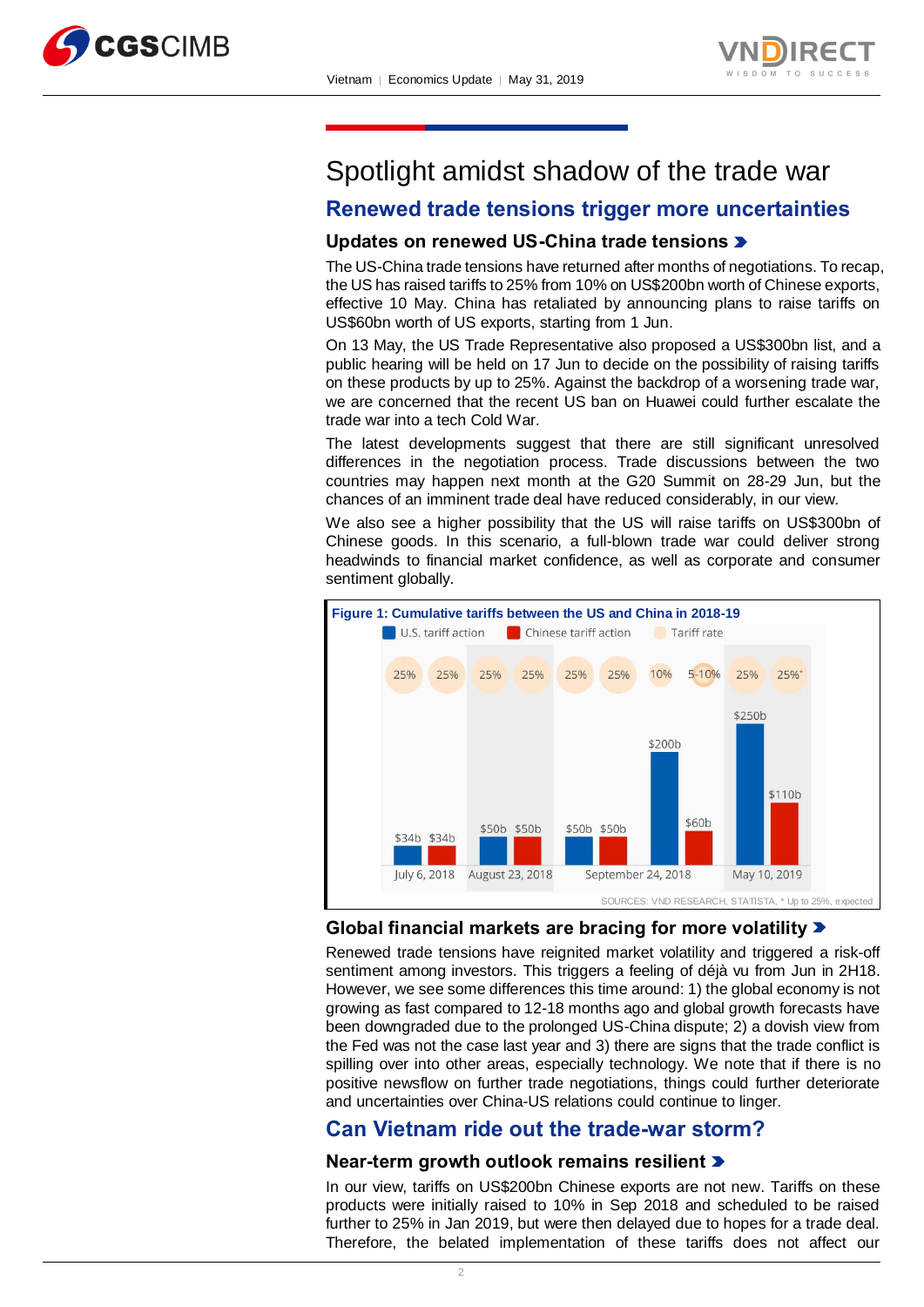



macroeconomic projections for now. Furthermore, unlike other emerging economies in Asia, Vietnam's exports and industrial output have increased in recent months. This can be attributed to benefits from the US-China trade tensions as many companies have been diverting trade from China through Vietnam to avoid US tariffs as well as shifting their supply chains to Vietnam, supporting exports as well as manufacturing growth.

To be specific, manufacturing growth is in good shape with manufacturing PMI at a four-month high of 52.5 in Apr 2019, thanks to a rise in new orders and exports. Industrial production index (IPI) increased 10.0% yoy in May, supported by solid growth in the manufacturing sector (+11.6% yoy). In addition, export growth rebounded sharply in Apr (+10.4% yoy).

Despite the step-up in trade tensions, we maintain our 2019 and 2020 GDP growth forecasts at 6.6% and 6.5%, respectively. Risks are skewed to the downside, given the potential for a full-blown trade war and global recession.



#### **Vietnam has started to benefit from the US-China trade war**

The US-China trade war has cast a shadow on the global outlook for over a year, but we see some economic benefits in terms of trade and capital inflows for Vietnam. To be specific, Vietnam's exports have been relatively resilient vs. other Asian countries. In the first four months of 2019, Vietnam's exports growth remained positive at 6.5% yoy vs. negative growth for other Asian countries. This was on the back of strong domestic exports, particularly textile, wooden products and solid growth in exports of tech products. Although Vietnam's exports to China decreased by 5.0% yoy in the first four months of 2019, this was offset by a 29.1% yoy surge in Vietnam's exports to the US.

There are also clear signs that Chinese manufacturers are trying to relocate to Vietnam to avoid US tariffs. In the first five months of this year, Chinese companies committed to invest US\$2bn in Vietnam, nearly double vs. the same period last year. Besides China, we see Vietnam is attracting more interest from other major investors (i.e. Hong Kong, Korea and Singapore) with an increase of more than 30% in registered foreign direct investment in the first five months of 2019 (excluding contributed capital relating to Sabeco's divestment). We see resilient export growth and robust FDI inflows providing a buffer against further escalation in the US-China trade war in the medium term.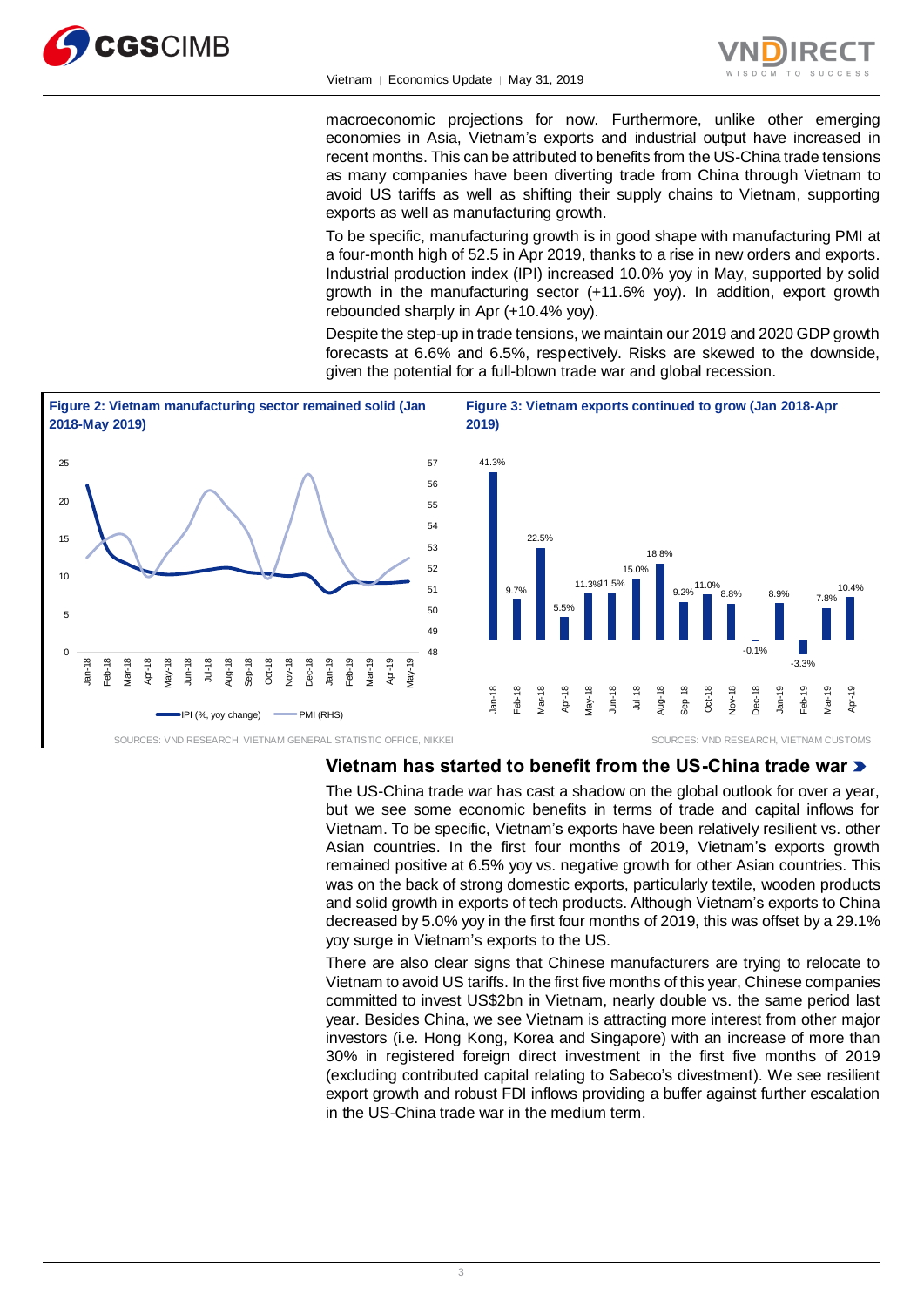





## **A pick-up in uncertainty and vulnerability**

#### **The dong trends weaker when uncertainties rise**

The Rmb has depreciated to 6.9 from 6.7 against the US\$ on renewed trade tensions in May. However, the Rmb so far has only given up the appreciation in the first quarter of this year. The 7.0 to the US\$ is currently seen as an important threshold for the US\$/Rmb as this was the level it defended successfully in 2016 and 2018. Although a weaker Rmb could help to offset the increased costs of the tariffs, it could in turn fuel capital flight and undermine China's economic stability. In addition, the PBoC could use foreign exchange intervention and monetary policy tools to control volatility in the Rmb. Therefore, barring a full-scale trade war, we think this round of Rmb depreciation will be no different compared to last year.

With the latest re-escalation of the trade war, the dong has depreciated in accordance with the depreciation in the Rmb. However, we see less depreciation pressures compared to last year because: 1) the SBV has guided the market by continuously adjusting the central exchange rate from the beginning of the year and 2) given the Fed's dovishness, the SBV also has more flexibility as it brings less funding pressure from a strengthening US\$. As a result, the dong has only depreciated by about 0.5% during the last month, versus c.0.2-1.9% depreciation in other Asian emerging currencies.

In our view, currency stability has helped to create macro stability and the SBV will work towards this target by preventing any sharp depreciation of the dong in the medium term. We reiterate our expectation of 2% depreciation of the dong in 2019 for the time being. A risk to our view is a full-blown trade war which could lift US\$/Rmb above 7.0, then the spillover effect on the dong would be considerable.

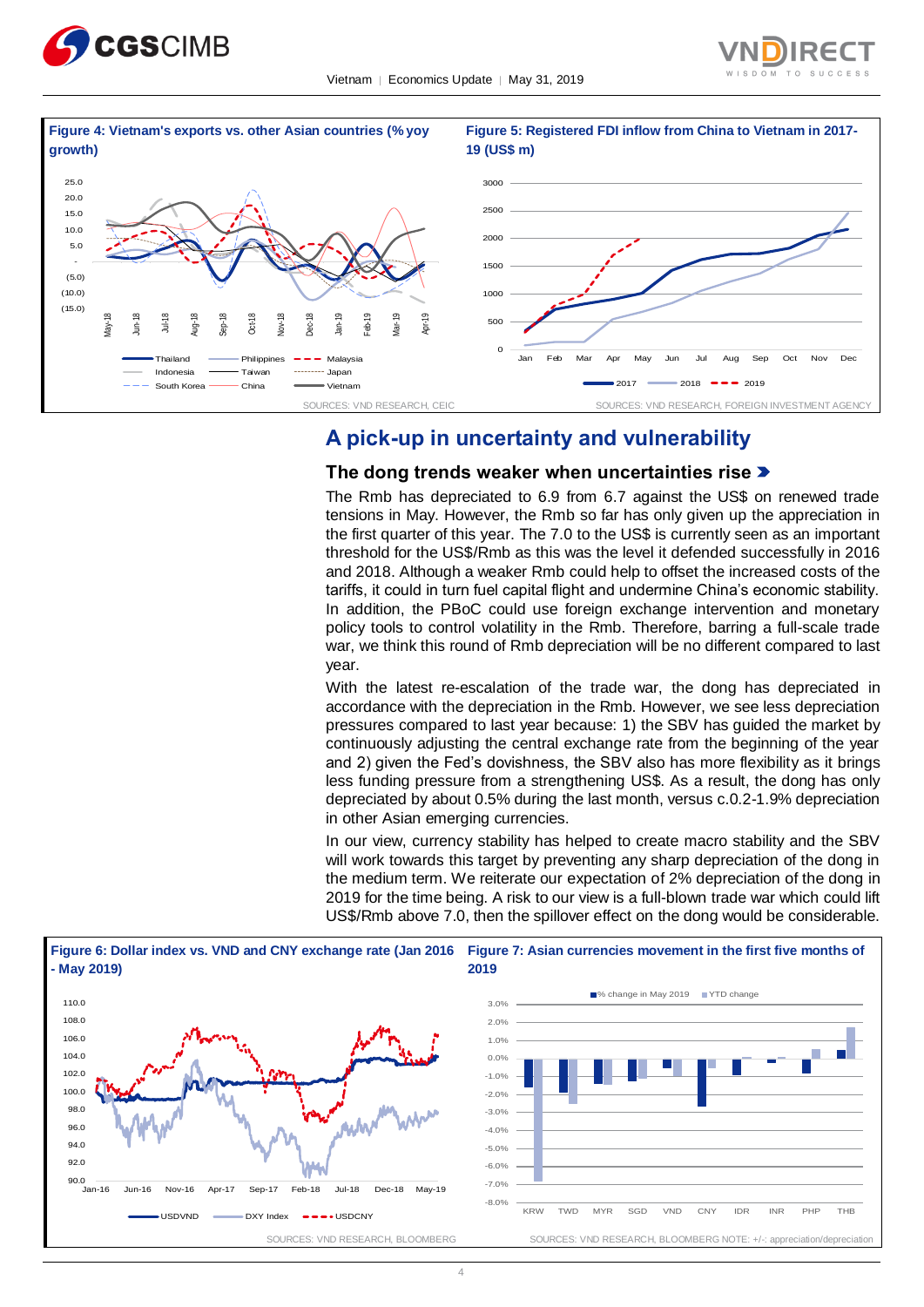



## **Watch out for potential trade penalties from the US**

Recently, Vietnam was added to the US Treasury's currency watch list for potential currency manipulation as the country was cited for its large current account surplus of more than 5% of GDP in four quarters through Jun 2018 and its trade surplus with the US of US\$40bn in 2018. This news came on the back of a proposal by the US Department of Commerce that would allow the government to slap penalties (i.e. tariffs) on countries with undervalued currencies, resulting in a subsidy to their exports. Indeed, the US Treasury Department has never labeled a country a currency manipulator; however, being added to the watch list is considered as a warning to Vietnam, in our view. As a result, we think policy makers will be more cautious on currency management or intervention going forward.

For now, we do not expect immediate penalties on Vietnam but the country is becoming more vulnerable to US policy owing to the rising trade surplus with the US because Chinese exporters are re-routing their goods to the US via Vietnam to avoid tariffs. In the first four months of this year, Vietnam's imports of tech products from China increased by 25.8% yoy while exports of these products to the US surged by 85.0% yoy. As a result, Vietnam's trade surplus with the US expanded to US\$13.5bn in the first four months of 2019 (vs. a surplus of US\$10.2bn in the same period last year).

#### **We still see upside risks to inflation in 2020F**

Vietnam's consumer price index (CPI) recorded an increase of 0.5% mom in May 2019. As the country is struggling to contain the African Swine Fever (ASF) outbreak, domestic pork prices have declined sharply in recent months, offsetting the impact of higher petroleum prices on the inflation rate. Average CPI increased 2.7% yoy in the first five months of this year, the lowest growth rate for a fivemonth period over the last three years despite hikes in petroleum prices and electricity prices. Although we expect Vietnamese authorities to achieve their target of below 4% inflation this year, we still see upside risks in the medium term due to the following:

- 1) The consequences of production cuts on pork prices: As of end-May, ASF cut Vietnamese pig numbers by 1.7m, or 5% of the country's herd, according to Vietnam's Agriculture Ministry. If ASF is contained, we think pork prices could rebound dramatically and present risks to inflation.
- 2) Oil price volatility: We see the fundamental backdrop of the oil market is now in conflict with a simultaneous rise in supply-side risks and concerns over demand weakness. As the trade war re-escalates, China is under pressure to boost its economy. Therefore, China's growth stimulus measures are likely to boost the demand for oil and bring oil prices higher amidst tighter global oil supply, in our view.

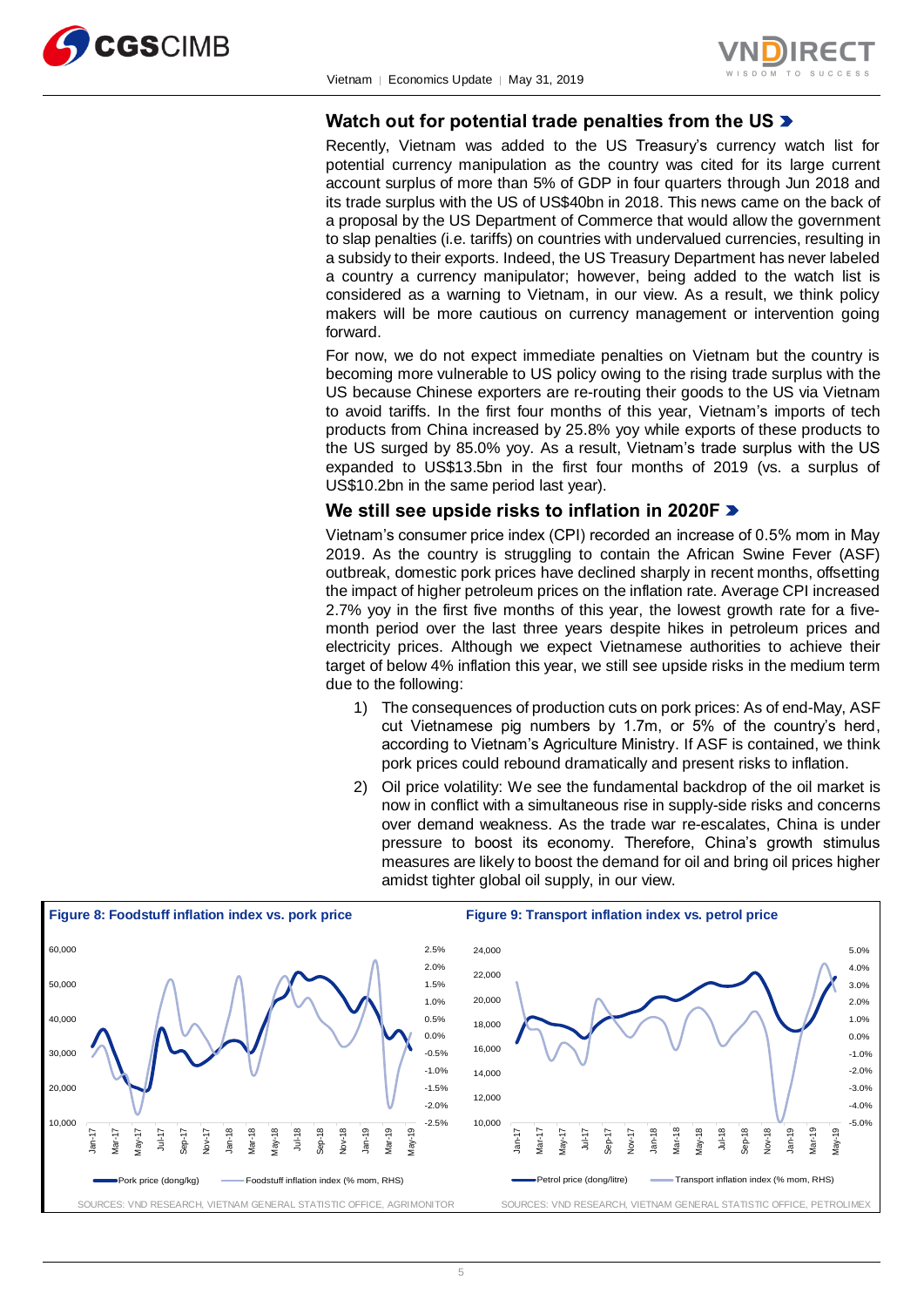



#### **DISCLAIMER**

The content of this report (including the views and opinions expressed therein, and the information comprised therein) has be en prepared by and belongs to CGS-CIMB or CIMB Investment Bank Berhad ("CIMB"), as the case may be. Reports relating to a specific geographical area are produced and distributed by the corresponding CGS-CIMB entity as listed in the table below. Reports relating to Malaysia are produced and distributed by CIMB. This report is not directed to, or intended for distribution to or use by, any person or entity who is a citizen or resident of or located in any locality, state, country or other jurisdiction where such distribution, publication, availability or use would be contrary to law or regulation.

By accepting this report, the recipient hereof represents and warrants that he is entitled to receive such report in accordance with the restrictions set forth below and agrees to be bound by the limitations contained herein (including the "Restrictions on Distributions" set out below). Any failure to comply with these limitations may constitute a violation of law. This publication is being supplied to you strictly on the basis that it will remain confidential. No part of this report may be (i) copied, photocopied, duplicated, stored or reproduced in any form by any means or (ii) redistributed or passed on, directly or indirectly, to any other person in whole or in part, for any purpose without the prior written consent of CGS-CIMB or CIMB, as the case may be.

The information contained in this research report is prepared from data believed to be correct and reliable at the time of issue of this report. CGS-CIMB or CIMB, as the case may be, may or may not issue regular reports on the subject matter of this report at any frequency and may cease to do so or change the periodicity of reports at any time. Neither CGS-CIMB nor CIMB has an obligation to update this report in the event of a material change to the information contained in this report. Neither CGS-CIMB nor CIMB accepts any, obligation to (i) check or ensure that the contents of this report remain current, reliable or relevant, (ii) ensure that the content of this report constitutes all the information a prospective investor may require, (iii) ensure the adequacy, accuracy, completeness, reliability or fairness of any views, opinions and information, and accordingly, CGS-CIMB and CIMB, their respective affiliates and related persons including China Galaxy International Financial Holdings Limited ("CGIFHL") and CIMB Group Sdn. Bhd. ("CIMBG") and their respective related corporations (and their respective directors, associates, connected persons and/or employees) shall not be liable in any manner whatsoever for any consequences (including but not limited to any direct, indirect or consequential losses, loss of profits and damages) of any reliance thereon or usage thereof. In particular, CGS-CIMB and CIMB disclaim all responsibility and liability for the views and opinions set out in this report.

Unless otherwise specified, this report is based upon sources which CGS-CIMB or CIMB, as the case may be, considers to be reasonable. Such sources will, unless otherwise specified, for market data, be market data and prices available from the main stock exchange or market where the relevant security is listed, or, where appropriate, any other market. Information on the accounts and business of company(ies) will generally be based on published statements of the company(ies), information disseminated by regulatory information services, other publicly available information and information resulting from our research.

Whilst every effort is made to ensure that statements of facts made in this report are accurate, all estimates, projections, forecasts, expressions of opinion and other subjective judgments contained in this report are based on assumptions considered to be reasonable as of the date of the document in which they are contained and must not be construed as a representation that the matters referred to therein will occur. Past performance is not a reliable indicator of future performance. The value of investments may go down as well as up and those investing may, depending on the investments in question, lose more than the initial investment. No report shall constitute an offer or an invitation by or on behalf of CGS-CIMB or CIMB, as the case may be, or any of their respective affiliates (including CGIFHL, CIMBG and their respective related corporations) to any person to buy or sell any investments.

CGS-CIMB, CIMB, their respective affiliates and related corporations (including CGIFHL, CIMBG and their respective related corporations) and/or their respective directors, associates, connected parties and/or employees may own or have positions in securities of the company(ies) covered in this research report or any securities related thereto and may from time to time add to or dispose of, or may be materially interested in, any such securities. Further, CGS-CIMB, CIMB, their respective affiliates and their respective related corporations (including CGIFHL, CIMBG and their respective related corporations) do and seek to do business with the company(ies) covered in this research report and may from time to time act as market maker or have assumed an underwriting commitment in securities of such company(ies), may sell them to or buy them from customers on a principal basis and may also perform or seek to perform significant investment banking, advisory, underwriting or placement services for or relat ing to such company(ies) as well as solicit such investment, advisory or other services from any entity mentioned in this report.

CGS-CIMB, CIMB or their respective affiliates (including CGIFHL, CIMBG and their respective related corporations) may enter into an agreement with the company(ies) covered in this report relating to the production of research reports. CGS-CIMB or CIMB, as the case may be, may disclose the contents of this report to the company(ies) covered by it and may have amended the contents of this report following such disclosure.

The analyst responsible for the production of this report hereby certifies that the views expressed herein accurately and exc lusively reflect his or her personal views and opinions about any and all of the issuers or securities analysed in this report and were prepared independently and autonomously. No part of the compensation of the analyst(s) was, is, or will be directly or indirectly related to the inclusion of specific recommendations(s) or view(s) in this report. The analyst(s) who prepared this research report is prohibited from receiving any compensation, incentive or bonus based on specific investment banking transactions or for providing a specific recommendation for, or view of, a particular company. Information barriers and other arrangements may be established where necessary to prevent conflicts of interests arising. However, the analyst(s) may receive compensation that is based on his/their coverage of company(ies) in the performance of his/their duties or the performance of his/their recommendations and the research personnel involved in the preparation of this report may also participate in the solicitation of the businesses as described above. In reviewing this research report, an investor should be aware that any or all of the foregoing, among other things, may give rise to real or potential conflicts of interest. Additional information is, subject to the duties of confidentiality, available on request.

Reports relating to a specific geographical area are produced by the corresponding CGS-CIMB entity as listed in the table below. The term "CGS-CIMB" shall denote, where appropriate, the relevant entity distributing or disseminating the report in the particular jurisdiction referenced below, or, in every other case except as otherwise stated herein, CGS-CIMB Securities International Pte. Ltd. and its affiliates, subsidiaries and related corporations.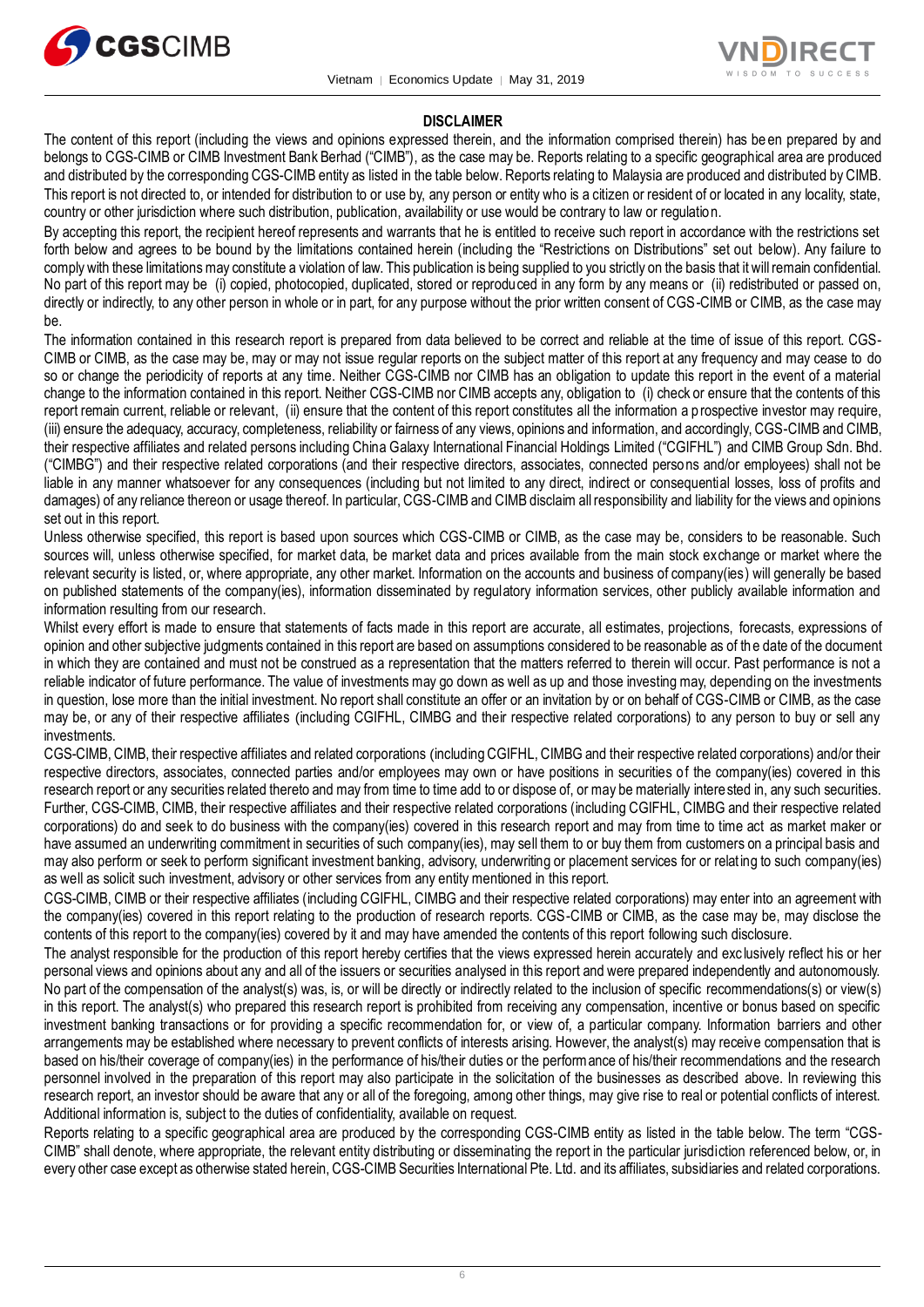

Vietnam │ Economics Update │ May 31, 2019



| Country     | <b>CGS-CIMB Entity</b>                                | <b>Regulated by</b>                                             |
|-------------|-------------------------------------------------------|-----------------------------------------------------------------|
| Hong Kong   | <b>CGS-CIMB Securities (Hong Kong) Limited</b>        | Securities and Futures Commission Hong Kong                     |
| India       | CGS-CIMB Securities (India) Private Limited           | Securities and Exchange Board of India (SEBI)                   |
| Indonesia   | PT CGS-CIMB Sekuritas Indonesia                       | Financial Services Authority of Indonesia                       |
| Singapore   | CGS-CIMB Research Pte. Ltd.                           | Monetary Authority of Singapore                                 |
| South Korea | CGS-CIMB Securities (Hong Kong) Limited, Korea Branch | Financial Services Commission and Financial Supervisory Service |
| Thailand    | CGS-CIMB Securities (Thailand) Co. Ltd.               | Securities and Exchange Commission Thailand                     |

Reports relating to Malaysia are produced by CIMB as listed in the table below:

| ວuntr    | 7111<br>Entity<br>ᄓᇭ                                 |                                        |
|----------|------------------------------------------------------|----------------------------------------|
| Malaysia | $\sim$ 18.45<br>Berhad<br>.estmen*<br>. Bank<br>Inve | Malaysia<br>;ommission<br>11111000<br> |

This report does not purport to contain all the information that a prospective investor may require. Neither CGS-CIMB or CIMB, as the case may be, nor any of their respective affiliates (including CGIFHL, CIMBG and their related corporations) make any guarantee, representation or warranty, express or implied, as to the adequacy, accuracy, completeness, reliability or fairness of any such information and opinion contained in this report. Neither CGS-CIMB or CIMB, as the case may be, nor any of their respective affiliates nor their related persons (including CGIFHL, CIMBG and their related corporations) shall be liable in any manner whatsoever for any consequences (including but not limited to any direct, indirect or consequential losses, loss of profits and damages) of any reliance thereon or usage thereof.

This report is general in nature and has been prepared for information purposes only. It is intended for circulation amongst CGS-CIMB's or CIMB's (as the case may be) clients generally and does not have regard to the specific investment objectives, financial situation and the particular needs of any specific person who may receive this report. The information and opinions in this report are not and should not be construed or considered as an offer, recommendation or solicitation to buy or sell the subject securities, related investments or other financial instruments or any derivative instrument, or any rights pertaining thereto.

Investors are advised to make their own independent evaluation of the information contained in this research report, consider their own individual investment objectives, financial situation and particular needs and consult their own professional and financial advisers as to the legal, business, financial, tax and other aspects before participating in any transaction in respect of the securities of company(ies) covered in this research report.

The securities of such company(ies) may not be eligible for sale in all jurisdictions or to all categories of investors.

**Australia:** Despite anything in this report to the contrary, this research is provided in Australia by CGS-CIMB Securities (Singapore) Pte. Ltd. and CGS-CIMB Securities (Hong Kong) Limited. This research is only available in Australia to persons who are "wholesale clients" (within the meaning of the Corporations Act 2001 (Cth) and is supplied solely for the use of such wholesale clients and shall not be distributed or passed on to any other person. You represent and warrant that if you are in Australia, you are a "wholesale client". This research is of a general nature only and has been prepared without taking into account the objectives, financial situation or needs of the individual recipient. CGS-CIMB Securities (Singapore) Pte. Ltd. and CGS-CIMB Securities (Hong Kong) Limited do not hold, and are not required to hold an Australian financial services license. CGS-CIMB Securities (Singapore) Pte. Ltd. and CGS-CIMB Securities (Hong Kong) Limited rely on "passporting" exemptions for entities appropriately licensed by the Monetary Authority of Singapore (under ASIC Class Order 03/1102) and the Securities and Futures Commission in Hong Kong (under ASIC Class Order 03/1103).

**Canada:** This research report has not been prepared in accordance with the disclosure requirements of Dealer Member Rule 3400 – Research Restrictions and Disclosure Requirements of the Investment Industry Regulatory Organization of Canada. For any research report distributed by CIBC, further disclosures related to CIBC conflicts of interest can be found at https://researchcentral.cibcwm.com .

**China:** For the purpose of this report, the People's Republic of China ("PRC") does not include the Hong Kong Special Administrative Region, the Macau Special Administrative Region or Taiwan. The distributor of this report has not been approved or licensed by the China Securities Regulatory Commission or any other relevant regulatory authority or governmental agency in the PRC. This report contains only marketing information. The distribution of this report is not an offer to buy or sell to any person within or outside PRC or a solicitation to any perso n within or outside of PRC to buy or sell any instruments described herein. This report is being issued outside the PRC to a limited number of institutional investors and may not be provided to any person other than the original recipient and may not be reproduced or used for any other purpose.

**France:** Only qualified investors within the meaning of French law shall have access to this report. This report shall not be considered as an offer to subscribe to, or used in connection with, any offer for subscription or sale or marketing or direct or indirect distribution of financial instruments and it is not intended as a solicitation for the purchase of any financial instrument.

**Germany:** This report is only directed at persons who are professional investors as defined in sec 31a(2) of the German Securities Trad ing Act (WpHG). This publication constitutes research of a non-binding nature on the market situation and the investment instruments cited here at the time of the publication of the information.

The current prices/yields in this issue are based upon closing prices from Bloomberg as of the day preceding publication. Please note that neither the German Federal Financial Supervisory Agency (BaFin), nor any other supervisory authority exercises any control over the content of this report.

**Hong Kong:** This report is issued and distributed in Hong Kong by CGS-CIMB Securities (Hong Kong) Limited ("CHK") which is licensed in Hong Kong by the Securities and Futures Commission for Type 1 (dealing in securities), Type 4 (advising on securities) and Type 6 (advising on corporate finance) activities. Any investors wishing to purchase or otherwise deal in the securities covered in this report should contact the Head of Sales at CGS-CIMB Securities (Hong Kong) Limited. The views and opinions in this research report are our own as of the date hereof and are subject to change. If the Financial Services and Markets Act of the United Kingdom or the rules of the Financial Conduct Authority apply to a recipient, our obligations owed to such recipient therein are unaffected. CHK has no obligation to update its opinion or the information in this research report.

This publication is strictly confidential and is for private circulation only to clients of CHK.

**India:** This report is issued and distributed in India by CGS-CIMB Securities (India) Private Limited ("CGS-CIMB India"). CGS-CIMB India is a subsidiary of CGS-CIMB Securities International Pte. Ltd. which is in turn is a 50:50 joint venture company of CGIFHL and CIMBG. The details of the members of the group of companies of CGS-CIMB can be found at www.cgs-cimb.com, CGIFHL at www.chinastock.com.hk/en/ACG/ContactUs/index.aspx and CIMBG at www.cimb.com/en/who-we-are.html. CGS-CIMB India is registered with the National Stock Exchange of India Limited and BSE Limited as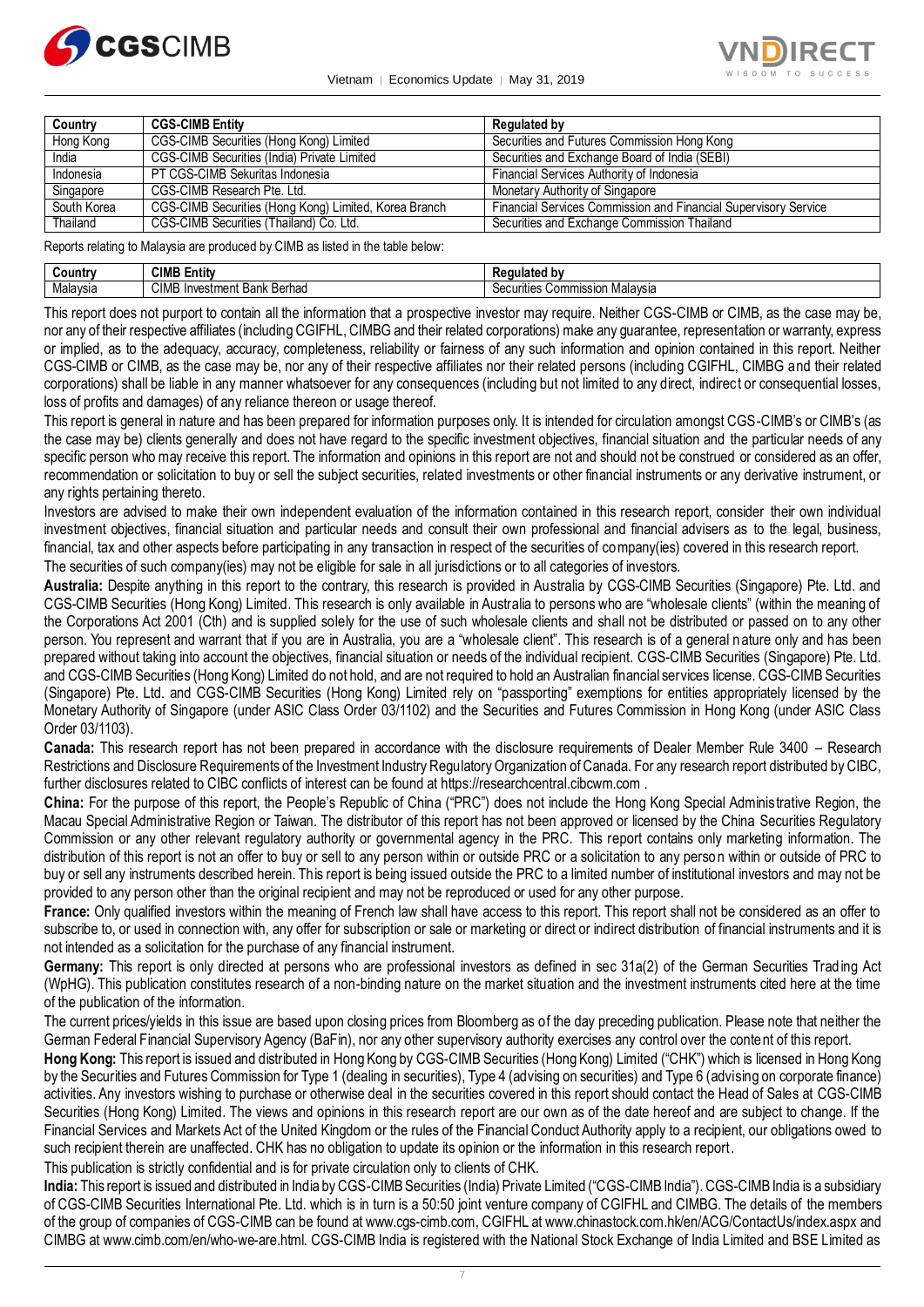



a trading and clearing member (Merchant Banking Number: INM000012037) under the Securities and Exchange Board of India (Stock Brokers and Sub-Brokers) Regulations, 1992. In accordance with the provisions of Regulation 4(g) of the Securities and Exchange Board of India (Investment Advisers) Regulations, 2013, CGS-CIMB India is not required to seek registration with the Securities and Exchange Board of India ("SEBI") as an Investment Adviser. CGS-CIMB India is registered with SEBI (SEBI Registration Number: INZ000157134) as a Research Analyst (INH000000669) pursuant to the SEBI (Research Analysts) Regulations, 2014 ("Regulations").

This report does not take into account the particular investment objectives, financial situations, or needs of the recipients. It is not intended for and does not deal with prohibitions on investment due to law/jurisdiction issues etc. which may exist for certain persons/entities. Recipients should rely on their own investigations and take their own professional advice before investment.

The report is not a "prospectus" as defined under Indian Law, including the Companies Act, 2013, and is not, and shall not be, approved by, or filed or registered with, any Indian regulator, including any Registrar of Companies in India, SEBI, any Indian stock exchange, or the Reserve Bank of India. No offer, or invitation to offer, or solicitation of subscription with respect to any such securities listed or proposed to be listed in India is being made, or intended to be made, to the public, or to any member or section of the public in India, through or pursuant to this report.

The research analysts, strategists or economists principally responsible for the preparation of this research report are segregated from the other activities of CGS-CIMB India and they have received compensation based upon various factors, including quality, accuracy and value of research, firm profitability or revenues, client feedback and competitive factors. Research analysts', strategists' or economists' compensation is not linked to investment banking or capital markets transactions performed or proposed to be performed by CGS-CIMB India or its affiliates.

CGS-CIMB India does not have actual / beneficial ownership of 1% or more securities of the subject company in this research report, at the end of the month immediately preceding the date of publication of this research report. However, since affiliates of CGS-CIMB are engaged in the financial services business, they might have in their normal course of business financial interests or actual / beneficial ownership of one per cent or more in various companies including the subject company in this research report.

CGS-CIMB or its associates, may: (a) from time to time, have long or short position in, and buy or sell the securities of the sub ject company in this research report; or (b) be engaged in any other transaction involving such securities and earn brokerage or other compensation or act as a market maker in the financial instruments of the subject company in this research report or act as an advisor or lender/borrower to such company or may have any other potential conflict of interests with respect to any recommendation and other related information and opinions.

CGS-CIMB India, its associates and the analyst engaged in preparation of this research report have not received any compensation for investment banking, merchant banking or brokerage services from the subject company mentioned in the research report in the past 12 months.

CGS-CIMB India, its associates and the analyst engaged in preparation of this research report have not managed or co-managed public offering of securities for the subject company mentioned in the research report in the past 12 months. The analyst from CGS-CIMB India engaged in preparation of this research report or his/her relative (a) do not have any financial interests in the subject company mentioned in this research report; (b) do not own 1% or more of the equity securities of the subject company mentioned in the research report as of the last day of the mon th preceding the publication of the research report; (c) do not have any material conflict of interest at the time of publication of the research report.

**Indonesia:** This report is issued and distributed by PT CGS-CIMB Sekuritas Indonesia ("CGS-CIMB Indonesia"). The views and opinions in this research report are our own as of the date hereof and are subject to change. CGS-CIMB Indonesia has no obligation to update its opinion or the information in this research report. Neither this report nor any copy hereof may be distributed in Indonesia or to any Indonesian citizens wherever they are domiciled or to Indonesian residents except in compliance with applicable Indonesian capital market laws and regulations.

This research report is not an offer of securities in Indonesia. The securities referred to in this research report have not been registered with the Financial Services Authority (Otoritas Jasa Keuangan) pursuant to relevant capital market laws and regulations, and may not be offered or sold within the territory of the Republic of Indonesia or to Indonesian citizens through a public offering or in circumstances which constitute an offer within the meaning of the Indonesian capital market law and regulations.

**Ireland:** CGS-CIMB is not an investment firm authorised in the Republic of Ireland and no part of this document should be construed as CGS-CIMB acting as, or otherwise claiming or representing to be, an investment firm authorised in the Republic of Ireland.

**Malaysia:** This report is distributed in Malaysia by CIMB solely for the benefit of and for the exclusive use of our clients. Recipients of this report are to contact CIMB, at 17th Floor Menara CIMB No. 1 Jalan Stesen Sentral 2, Kuala Lumpur Sentral 50470 Kuala Lumpur, Malaysia, in respect of any matters arising from or in connection with this report. CIMB has no obligation to update, revise or reaffirm its opinion or the information in this research reports after the date of this report.

**New Zealand:** In New Zealand, this report is for distribution only to persons who are wholesale clients pursuant to section 5C of the Financial Advisers Act 2008.

**Singapore:** This report is issued and distributed by CGS-CIMB Research Pte Ltd ("CGS-CIMBR"). CGS-CIMBR is a financial adviser licensed under the Financial Advisers Act, Cap 110 ("FAA") for advising on investment products, by issuing or promulgating research analyses or research reports, whether in electronic, print or other form. Accordingly CGS-CIMBR is a subject to the applicable rules under the FAA unless it is able to avail itself to any prescribed exemptions.

Recipients of this report are to contact CGS-CIMB Research Pte Ltd, 50 Raffles Place, #16-02 Singapore Land Tower, Singapore in respect of any matters arising from, or in connection with this report. CGS-CIMBR has no obligation to update its opinion or the information in this research report. This publication is strictly confidential and is for private circulation only. If you have not been sent this report by CGS-CIMBR directly, you may not rely, use or disclose to anyone else this report or its contents.

If the recipient of this research report is not an accredited investor, expert investor or institutional investor, CGS-CIMBR accepts legal responsibility for the contents of the report without any disclaimer limiting or otherwise curtailing such legal responsibility. If the recipient is an accredited investor, expert investor or institutional investor, the recipient is deemed to acknowledge that CGS-CIMBR is exempt from certain requirements under the FAA and its attendant regulations, and as such, is exempt from complying with the following :

(a) Section 25 of the FAA (obligation to disclose product information);

(b) Section 27 (duty not to make recommendation with respect to any investment product without having a reasonable basis whe re you may be reasonably expected to rely on the recommendation) of the FAA;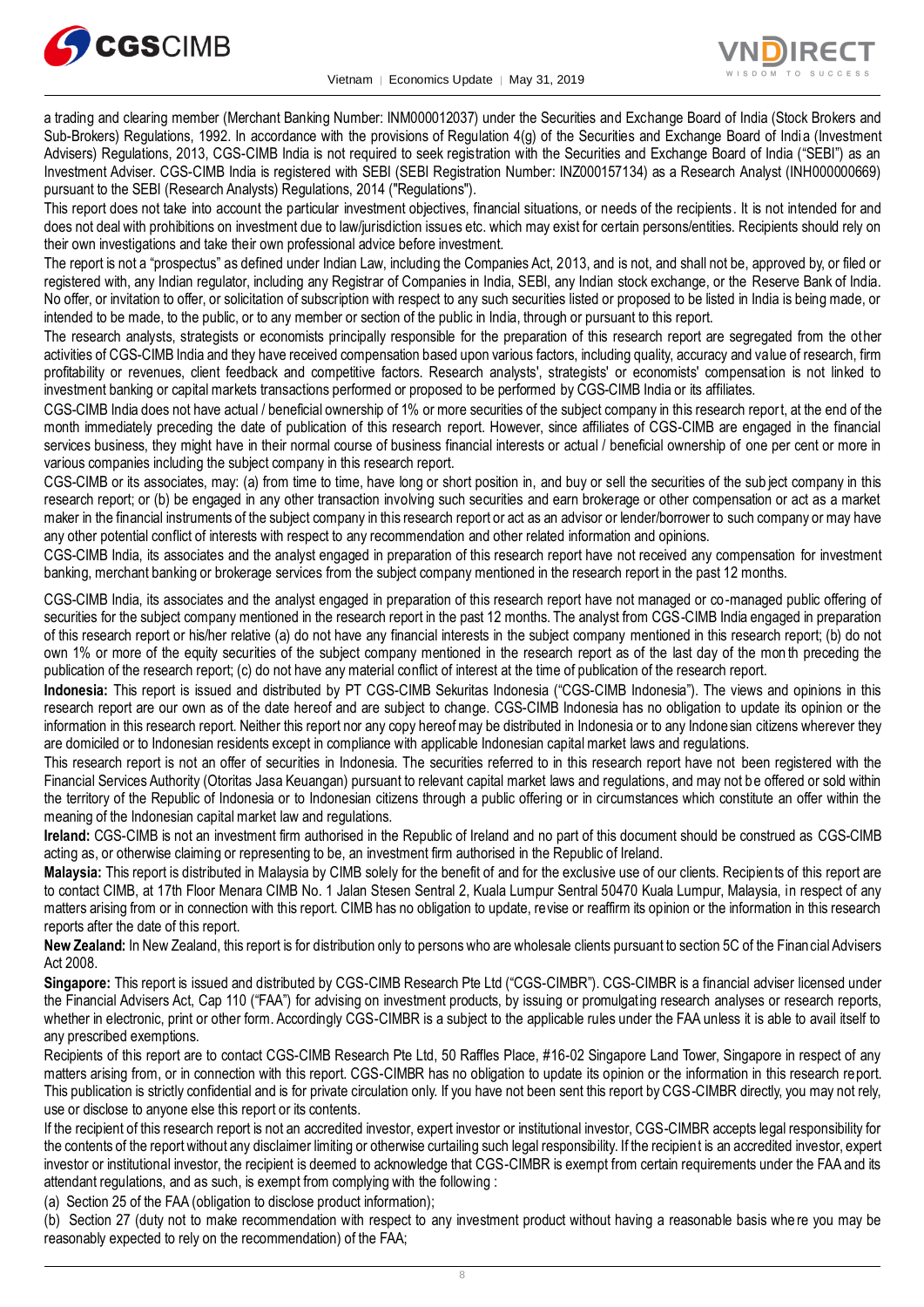



- (c) MAS Notice on Information to Clients and Product Information Disclosure [Notice No. FAA-N03];
- (d) MAS Notice on Recommendation on Investment Products [Notice No. FAA-N16];
- (e) Section 36 (obligation on disclosure of interest in specified products), and

(f) any other laws, regulations, notices, directive, guidelines, circulars and practice notes which are relates to the above, to the extent permitted by applicable laws, as may be amended from time to time, and any other laws, regulations, notices, directive, guidelines, circulars, and practice notes as we may notify you from time to time. In addition, the recipient who is an accredited investor, expert investor or institutional investor acknowledges that as CGS-CIMBR is exempt from Section 27 of the FAA, the recipient will also not be able to file a civil claim against CGS-CIMBR for any loss or damage arising from the recipient's reliance on any recommendation made by CGS-CIMBR which would otherwise be a right that is available to the recipient under Section 27 of the FAA, the recipient will also not be able to file a civil claim against CGS-CIMBR for any loss or damage arising from the recipient's reliance on any recommendation made by CGS-CIMBR which would otherwise be a right that is available to the recipient under Section 27 of the FAA.

CGS-CIMBR, its affiliates and related corporations, their directors, associates, connected parties and/or employees may own or have positions in specified products of the company(ies) covered in this research report or any specified products related thereto and may from time to time add to or dispose of, or may be materially interested in, any such specified products. Further, CGS-CIMBR, its affiliates and its related corporations do and seek to do business with the company(ies) covered in this research report and may from time to time act as market maker or have as sumed an underwriting commitment in specified products of such company(ies), may sell them to or buy them from customers on a principal basis and may also perform or seek to perform significant investment banking, advisory, underwriting or placement services for or relating to such company(ies) as well as solicit such investment, advisory or other services from any entity mentioned in this report.

**South Korea:** This report is issued and distributed in South Korea by CGS-CIMB Securities (Hong Kong) Limited, Korea Branch ("CGS-CIMB Korea") which is licensed as a cash equity broker, and regulated by the Financial Services Commission and Financial Supervisory Service of Korea. In South Korea, this report is for distribution only to professional investors under Article 9(5) of the Financial Investment Services and Capital Market Act of Korea ("FSCMA").

**Spain:** This document is a research report and it is addressed to institutional investors only. The research report is of a general nature and not personalised and does not constitute investment advice so, as the case may be, the recipient must seek proper advice before adopting any investment decision. This document does not constitute a public offering of securities.

CGS-CIMB is not registered with the Spanish Comision Nacional del Mercado de Valores to provide investment services.

**Sweden:** This report contains only marketing information and has not been approved by the Swedish Financial Supervisory Authority. The distribution of this report is not an offer to sell to any person in Sweden or a solicitation to any person in Sweden to buy any instruments described herein and may not be forwarded to the public in Sweden.

**Switzerland:** This report has not been prepared in accordance with the recognized self-regulatory minimal standards for research reports of banks issued by the Swiss Bankers' Association (Directives on the Independence of Financial Research).

**Thailand:** This report is issued and distributed by CGS-CIMB Securities (Thailand) Co. Ltd. ("CGS-CIMB Thailand") based upon sources believed to be reliable (but their accuracy, completeness or correctness is not guaranteed). The statements or expressions of opinion herein were arrived at after due and careful consideration for use as information for investment. Such opinions are subject to change without notice and CGS-CIMB Thailand has no obligation to update its opinion or the information in this research report.

CGS-CIMB Thailand may act or acts as Market Maker, and issuer and offerer of Derivative Warrants and Structured Note which may have the following securities as its underlying securities. Investors should carefully read and study the details of the derivative warrants in the prospectus before making investment decisions.

AAV, ADVANC, AMATA, AOT, AP, BANPU, BBL, BCH, BCP, BCPG, BDMS, BEAUTY, BEM, BGRIM, BJC, BH, BLA, BLAND, BPP, BTS, CBG, CENTEL, CHG, CK, CKP, COM7, CPALL, CPF, CPN, DELTA, DTAC, EA, EGCO, EPG, ERW, ESSO, GGC, GFPT, GLOBAL, GLOW, GPSC, GUNKUL, HANA, HMPRO, INTUCH, IRPC, ITD, IVL, KBANK, KCE, KKP, KTB, KTC, LH, LPN, MAJOR, MEGA, MINT, MTLS, ORI, PRM, PSH, PSL, PTG, PTT, PTTEP, PTTGC, QH, RATCH, ROBINS, RS, SAWAD, SCB, SCC, SGP, SIRI, SPALI, SPRC, STA, STEC, SUPER, TASCO, TCAP, THAI, THANI, TISCO, TKN, TMB, TOA, TOP, TPIPL, TPIPP, TRUE, TTW, TU, TVO, UV, WHA, WHAUP, WORK.

#### **Corporate Governance Report:**

The disclosure of the survey result of the Thai Institute of Directors Association ("IOD") regarding corporate governance is made pursuant to the policy of the Office of the Securities and Exchange Commission. The survey of the IOD is based on the information of a company listed on the Stock Exchange of Thailand and the Market for Alternative Investment disclosed to the public and able to be accessed by a general public investor. The result, therefore, is from the perspective of a third party. It is not an evaluation of operation and is not based on inside information.

The survey result is as of the date appearing in the Corporate Governance Report of Thai Listed Companies. As a result, the survey result may be changed after that date. CGS-CIMB Thailand does not confirm nor certify the accuracy of such survey result.

| $S_{\text{max}}$<br>.<br>vanue | 10 <sup>c</sup><br>90<br>טעו | $\circ$<br><b>RC</b><br>ou<br>ັບເ | $\overline{z}$<br>$\overline{\phantom{a}}$<br>ີ | $\rightarrow$<br>OW<br>┘⌒<br>∼<br>ີ<br> | Result<br>N0<br>۱۱۳۱/۵۱<br>י |
|--------------------------------|------------------------------|-----------------------------------|-------------------------------------------------|-----------------------------------------|------------------------------|
| <br>cription.<br>IJ۴<br>.      | $\cdots$<br>-xcellent<br>.   | 000ز<br>\/Ar<br>.                 | Good                                            | NU.<br>N/M                              |                              |

**United Arab Emirates:** The distributor of this report has not been approved or licensed by the UAE Central Bank or any other relevant licensing authorities or governmental agencies in the United Arab Emirates. This report is strictly private and confidential and has not been reviewed by, deposited or registered with UAE Central Bank or any other licensing authority or governmental agencies in the United Arab Emirates. This report is being issued outside the United Arab Emirates to a limited number of institutional investors and must not be provided to any person other than the original recipient and may not be reproduced or used for any other purpose. Further, the information contained in this report is not intended to lead to the sale of investments under any subscription agreement or the conclusion of any other contract of whatsoever nature within the territory of the United Arab Emirates.

**United Kingdom and European Economic Area (EEA):** In the United Kingdom and European Economic Area, this material is also being distributed by CGS-CIMB Securities (UK) Limited ("CGS-CIMB UK"). CGS-CIMB UK is authorized and regulated by the Financial Conduct Authority and its registered office is at 27 Knightsbridge, London, SW1X7YB. The material distributed by CGS-CIMB UK has been prepared in accordance with CGS-